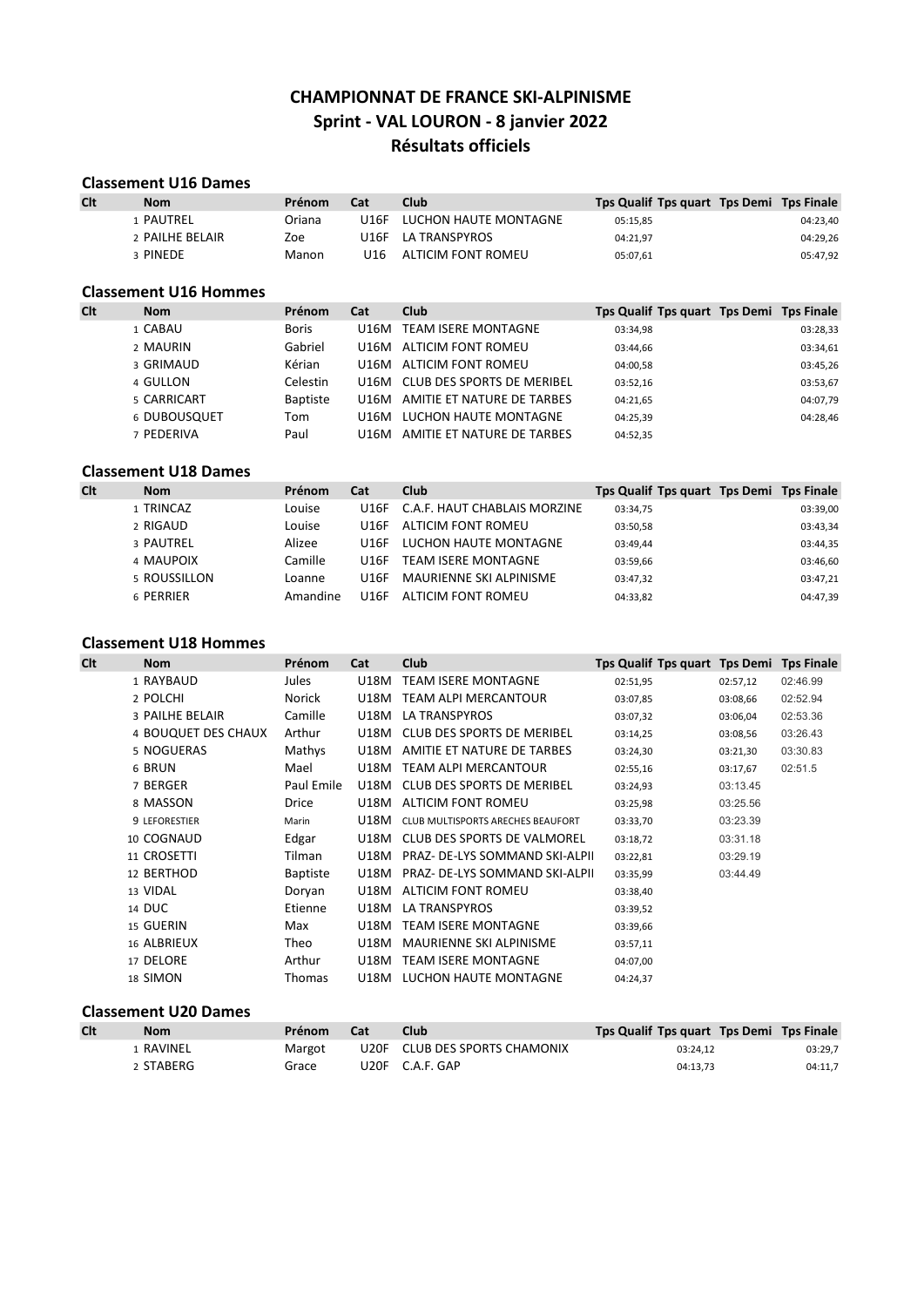|     | <b>Classement U20 Hommes</b> |           |      |                                      |          |                                          |  |  |  |  |  |
|-----|------------------------------|-----------|------|--------------------------------------|----------|------------------------------------------|--|--|--|--|--|
| Clt | <b>Nom</b>                   | Prénom    | Cat  | <b>Club</b>                          |          | Tps Qualif Tps quart Tps Demi Tps Finale |  |  |  |  |  |
|     | 1 DUCOURET                   | Bazil     | U20M | CLUB DES SPORTS DE MERIBEL           | 02:44,94 | 03:03,42 02:37.89                        |  |  |  |  |  |
|     | 2 ANSELMET                   | Jeremy    | U20M | <b>MAURIENNE SKI ALPINISME</b>       | 02:46,74 | 03:04,29 02:45.74                        |  |  |  |  |  |
|     | 3 DAMEVIN                    | Anselme   | U20M | CLUB DES SPORTS DE VAL-CENIS         | 02:45,94 | 02:56,71 02:47.47                        |  |  |  |  |  |
|     | 4 CANTAN                     | Rémi      | U20M | C.A.F. DU LEMAN                      | 03:01,93 | 03:05,94 02:49.83                        |  |  |  |  |  |
|     | 5 CHALLAMEL                  | Robin     | U20M | CLUB DES SPORTS CHAMONIX             | 02:53,96 | 03:05.03 03:10.31                        |  |  |  |  |  |
|     | 6 SOULAT                     | Théo      | U20M | OLORON Ô BEARN SPORT NATURE          | 03:10,94 | 03:08,26 03:21.46                        |  |  |  |  |  |
|     | 7 GENOT                      | Clément   | U20M | PRAZ- DE-LYS SOMMAND SKI-ALPII       | 03:04,18 | 03:11.77                                 |  |  |  |  |  |
|     | 8 DUC-GONINAZ                | Enzo      | U20M | CLUB MULTISPORTS ARECHES BEA         | 03:08,68 | 03:16.082                                |  |  |  |  |  |
|     | 9 TEYPAZ                     | Lilian    | U20M | PRAZ- DE-LYS SOMMAND SKI-ALPII       | 03:18,66 | 03:22.86                                 |  |  |  |  |  |
|     | 10 RAPHAEL                   | Timéo     | U20M | <b>ALTITOY</b>                       | 03:23,61 | 03:25.11                                 |  |  |  |  |  |
|     | 11 BERTHET                   | Elie      | U20M | Licence HORS CLUB                    |          | 03:26,0                                  |  |  |  |  |  |
|     | 12 PAILLARD                  | Alexandre | U20M | CLUB DES SPORTS CHAMONIX             | 03:23,31 | 03:26.85                                 |  |  |  |  |  |
|     | 9 CORTES                     | Jan       | U20M | OLORON Ô BEARN SPORT NATURE 03:29.00 |          |                                          |  |  |  |  |  |

|     | <b>Classement U23 Dames</b> |           |             |                             |                                          |          |  |  |  |  |  |
|-----|-----------------------------|-----------|-------------|-----------------------------|------------------------------------------|----------|--|--|--|--|--|
| Clt | <b>Nom</b>                  | Prénom    | Cat         | Club                        | Tps Qualif Tps quart Tps Demi Tps Finale |          |  |  |  |  |  |
|     | L GINDRE                    | Perrine   | <b>U23F</b> | TEAM ISERE MONTAGNE         | 03:24.91                                 | 03:19.40 |  |  |  |  |  |
|     | 2 TONSO                     | Justine   | <b>U23F</b> | MONTAGNE CLUB VESUBIEN ITGA | 03:30,75                                 | 03:23,36 |  |  |  |  |  |
|     | 3 AVANTURIER                | Aurelie   | <b>U23F</b> | <b>TEAM ISERE MONTAGNE</b>  | 03:38,67                                 | 03:41,23 |  |  |  |  |  |
|     | 4 DAVID                     | Clémence  | <b>U23F</b> | CLUB DES SPORTS DE MERIBEL  | 03:50.09                                 | 03:57.37 |  |  |  |  |  |
|     | 5 GARNIER                   | Alexandra | <b>U23F</b> | CLUB DES SPORTS DE MERIBEL  | 03:51,51                                 |          |  |  |  |  |  |
|     | 6 PUSSET                    | Maëlys    | <b>U23F</b> | MAURIENNE SKI ALPINISME     | 03:59,74                                 |          |  |  |  |  |  |
|     | MANIGAUD                    | Laurie    | <b>U23F</b> | <b>LA TRANSPYROS</b>        | 04:20,55                                 |          |  |  |  |  |  |

### Classement Master Dames

| Clt            | <b>Nom</b> | Prénom | Cat | Club                       | Tps Qualif Tps quart Tps Demi Tps Finale |  |
|----------------|------------|--------|-----|----------------------------|------------------------------------------|--|
| 13:01:40 CHAIX |            | Alice  |     | MF MAURIENNE SKI ALPINISME | 04:44,00 baton                           |  |

### Classement Senior Dames

| <b>Clt</b> | <b>Nom</b>        | Prénom    | Cat         | <b>Club</b>                       | Tps Qualif Tps quart Tps Demi Tps Finale |          |         |
|------------|-------------------|-----------|-------------|-----------------------------------|------------------------------------------|----------|---------|
|            | 1 HARROP          | Emily     | SF          | CLUB DES SPORTS DE MERIBEL        | 03:06,66                                 | 03:02,94 | 02:54,5 |
|            | 2 BONNEL          | Lena      | SF          | MAURIENNE SKI ALPINISME           | 03:23,40                                 | 03:09,48 | 02:59,0 |
|            | 3 JAGERCIKOVA     | Marianna  | SF          | C.A.F. GAP                        | 03:18,35                                 | 03:06,87 | 02:59,9 |
|            | 4 ALEXANDERSSON   | Tove      | SF          | Licence HORS CLUB                 | 03:17,14                                 | 03:17,08 | 03:14,1 |
|            | 5 PERILLAT PESSEY | Celia     | SF          | CLUB DES SPORTS LA CLUSAZ         | 03:24,01                                 | 03:13,57 | 03:20,0 |
|            | 6 BONNEL          | Candice   | SF          | MAURIENNE SKI ALPINISME           | 03:25,60                                 | 03:16,54 | 03:40,1 |
|            | 7 BONNEL          | Lorna     | SF          | MAURIENNE SKI ALPINISME           | 03:22,16                                 | 03:18,82 |         |
|            | 8 GINDRE          | Perrine   | <b>U23F</b> | TEAM ISERE MONTAGNE               | 03:24,91                                 | 03:19,40 |         |
|            | 9 TONSO           | Justine   | <b>U23F</b> | MONTAGNE CLUB VESUBIEN ITGA       | 03:30,75                                 | 03:23,36 |         |
|            | 10 POLLET VILLARD | Marie     | SF          | CLUB DES SPORTS LA CLUSAZ         | 03:32,40                                 | 03:28,64 |         |
|            | 11 AVANTURIER     | Aurelie   | <b>U23F</b> | <b>TEAM ISERE MONTAGNE</b>        | 03:38,67                                 | 03:41,23 |         |
|            | 12 DAVID          | Clémence  | <b>U23F</b> | CLUB DES SPORTS DE MERIBEL        | 03:50,09                                 | 03:57,37 |         |
|            | 13 GARNIER        | Alexandra | <b>U23F</b> | <b>CLUB DES SPORTS DE MERIBEL</b> | 03:51,51                                 |          |         |
|            | 14 PUSSET         | Maëlys    | <b>U23F</b> | MAURIENNE SKI ALPINISME           | 03:59,74                                 |          |         |
|            | 15 MANIGAUD       | Laurie    | <b>U23F</b> | LA TRANSPYROS                     | 04:20,55                                 |          |         |
|            | 16 CHAIX          | Alice     | МF          | <b>MAURIENNE SKI ALPINISME</b>    | 04:44.00 baton                           |          |         |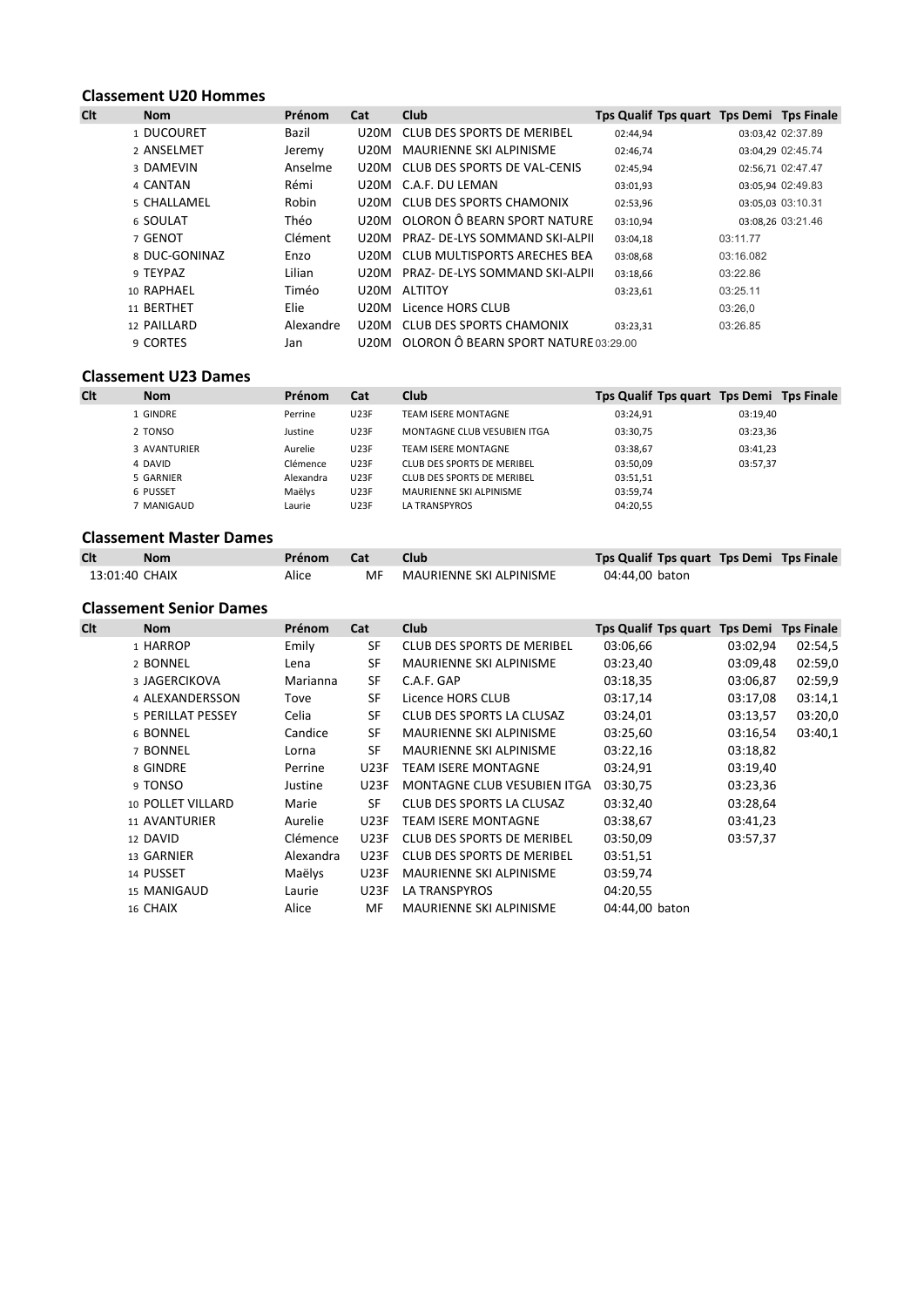## **Classement Senior Hommes**<br>Clt Nom

| <b>Clt</b> | <b>Nom</b>           | Prénom          | Cat         | Club                              |                |                   |              | Tps Qualif Tps quart Tps Demi Tps Finale |
|------------|----------------------|-----------------|-------------|-----------------------------------|----------------|-------------------|--------------|------------------------------------------|
|            | 1 ANSELMET           | Thibault        | SH          | MAURIENNE SKI ALPINISME           |                | 03:33,60 03:25,82 |              | 03:23,3 03:11.96                         |
|            | 2 GALINDO            | Robin           | <b>U23H</b> | <b>TEAM ISERE MONTAGNE</b>        | 03:32,62       | 03:25,0           |              | 03:18,7 03:22.52                         |
|            | 3 BON MARDION        | William         | <b>SH</b>   | CLUB MULTISPORTS ARECHES BEA      | 03:35,31       | 03:21,1           |              | 03:20,0 03:23.11                         |
|            | 4 ELLMENREICH        | <b>Baptiste</b> | SH          | <b>CLUB DES SPORTS CHAMONIX</b>   | 03:33,06       | 03:35,7           |              | 03:20,8 03:28.11                         |
|            | 5 SAUTEL             | Florian         | <b>SH</b>   | CLUB DES SPORTS DE VALMOREL       | 03:28,12       | 03:29,6           |              | 03:22,3 03:44.85                         |
|            | 6 CHARLES            | Clément         | U23H        | COURCHEVEL SPORTS OUTDOOR         | 03:43,97       | 03:27,0           |              | 03:40,5 04:16.75                         |
|            | 7 SEVENNEC           | Alexis          | <b>SH</b>   | C.A.F. HAUT CHABLAIS MORZINE      | 03:25,96       | 03:21,9           | 03:23,9      |                                          |
|            | 8 HENRY              | Nelson          | U23H        | CLUB DES SPORTS DE MERIBEL        |                | 03:39,96 03:37,56 | 03:53,4      |                                          |
|            | 9 EQUY               | Samuel          | <b>SH</b>   | <b>TEAM ISERE MONTAGNE</b>        | 03:38,55       | 03:27,1           | 03:42,5      |                                          |
|            | 10 CHESNEY           | Alexis          |             | U23H CLUB DES SPORTS CHAMONIX     |                | 03:41,47 03:29,24 | 05:05,3      |                                          |
|            | 11 BOUVET            | Eddy            | <b>SH</b>   | C.A.F. HAUT CHABLAIS MORZINE      | 03:38,42       | 03:31,5           | 03:50,4      |                                          |
|            | 12 CHAMOUX           | Benjamin        | SH          | <b>CLUB DES SPORTS CHAMONIX</b>   | 03:43,35       | 03:27,5           | 03:31,1 pena |                                          |
|            | 13 ZIJP              | Quentin         |             | U23H TEAM ISERE MONTAGNE          |                | 03:44,32 03:29,73 |              |                                          |
|            | 14 JAY               | Paul            | SH          | CLUB DES SPORTS DE MERIBEL        | 03:43,50       | 03:34,9           |              |                                          |
|            | 15 DEYMIER           | Louis           |             | U23H ALTICIM FONT ROMEU           |                | 03:44,03 03:40,57 |              |                                          |
|            | 16 POCHAT COTTILLOUX | Gedeon          | SH          | CLUB DES SPORTS LA CLUSAZ         | 03:51,25       | 03:34,3           |              |                                          |
|            | 17 BERNAZ            | Julien          |             | U23H C.A.F. DU LEMAN              |                | 03:54,07 03:44,58 |              |                                          |
|            | 18 ALLEMOZ           | Theo            | U23H        | CLUB DES SPORTS DE MERIBEL        | 03:45,95       | 03:45,3           |              |                                          |
|            | 19 MOURET            | Lucas           | U23H        | ALTICIM FONT ROMEU                | 04:03,59       | 03:52,0           |              |                                          |
|            | 20 POMMERET          | Ludovic         | <b>MH</b>   | MAURIENNE SKI ALPINISME           |                | 03:55,04 04:00,07 |              |                                          |
|            | 21 AGERON            | Gabin           |             | U23H ALTICIM FONT ROMEU           | 04:05,00       | 03:56,0           |              |                                          |
|            | 22 DRUELLE           | Vadim           |             | U23H C.A.F. HAUT CHABLAIS MORZINE |                | 04:06,62 03:57,92 |              |                                          |
|            | 23 DUMAS             | Edgar           |             | U23H SAINT LARY AURE MONTAGNE     | 04:04,70       | 03:59,7           |              |                                          |
|            | 24 NOVERO            | Laurent         | MH          | MAURIENNE SKI ALPINISME           |                | 04:03,22 04:06,25 |              |                                          |
|            | 25 MARIETTA ALEINA   | Antoine         |             | U23H TEAM ISERE MONTAGNE          | 03:44,33       | 04:14,0           |              |                                          |
|            | 26 PETIT             | Alric           | U23H        | CLUB DES SPORTS DE MERIBEL        | 04:02,27       | 04:08,1           |              |                                          |
|            | 27 MONNEREAU         | Florian         | SH          | LUCHON HAUTE MONTAGNE             |                | 04:02,78 04:11,32 |              |                                          |
|            | 28 BIAU              | Stephane        | <b>SH</b>   | SAINT LARY AURE MONTAGNE          |                | 04:12,59 04:50,31 |              |                                          |
|            | 29 TOURANCHEAU       | David           | U23H        | <b>TEAM ISERE MONTAGNE</b>        | 03:56,23       | 03:48,7           |              |                                          |
|            | 30 MERMILLOD BLARDET | Alex            |             | U23H CLUB DES SPORTS DE MERIBEL   | 03:58,39       |                   |              |                                          |
|            | 31 GERARD            | Simon           | <b>SH</b>   | <b>TEAM ISERE MONTAGNE</b>        | 04:14,61       |                   |              |                                          |
|            | 32 MICHEL BERGER     | Simon           | U23H        | <b>CLUB DES SPORTS CHAMONIX</b>   | 04:18,13       |                   |              |                                          |
|            | 33 PASDELOUP         | David           | <b>SH</b>   | LUCHON HAUTE MONTAGNE             | 04:28,87       |                   |              |                                          |
|            | 34 GOUDIER           | Théo            |             | U23H A.S. ROC & PYRENE            | 04:32,74       |                   |              |                                          |
|            | 35 JUMERE            | Wilfrid         | MН          | SKI CLUB CAMPAN TOURMALET         | 04:39,80       |                   |              |                                          |
|            | 36 PERRUGAULT        | Josselin        | MH          | A.S. ROC & PYRENE                 | 04:39,95       |                   |              |                                          |
|            | 37 CAILLOT           | Yoan            | MН          | CLUB DES SPORTS DE MERIBEL        | 04:43,00 gants |                   |              |                                          |
|            | 38 ESPINASSE         | Arthur          | U23H        | <b>LA TRANSPYROS</b>              | 10:00,00       |                   |              |                                          |
|            |                      |                 |             |                                   |                |                   |              |                                          |

# Classement U23 Hommes<br>Clt Nom

| <b>Clt</b> | <b>Nom</b>           | <b>Prénom</b> | Cat         | <b>Club</b>                      |          |          |                  | Tps Qualif Tps quart Tps Demi Tps Finale |
|------------|----------------------|---------------|-------------|----------------------------------|----------|----------|------------------|------------------------------------------|
|            | 2 GALINDO            | Robin         | <b>U23H</b> | <b>TEAM ISERE MONTAGNE</b>       | 03:32,62 | 03:25,0  | 03:18,7 03:22.52 |                                          |
|            | 6 CHARLES            | Clément       | U23H        | <b>COURCHEVEL SPORTS OUTDOOR</b> | 03:43,97 | 03:27,0  |                  | 03:40,5 04:16.75                         |
|            | 8 HENRY              | Nelson        | U23H        | CLUB DES SPORTS DE MERIBEL       | 03:39,96 | 03:37,56 | 03:53,4          |                                          |
|            | 10 CHESNEY           | Alexis        | U23H        | CLUB DES SPORTS CHAMONIX         | 03:41,47 | 03:29,24 | 05:05,3          |                                          |
|            | 13 ZIJP              | Quentin       | <b>U23H</b> | <b>TEAM ISERE MONTAGNE</b>       | 03:44,32 | 03:29,73 |                  |                                          |
|            | 15 DEYMIER           | Louis         | U23H        | ALTICIM FONT ROMEU               | 03:44,03 | 03:40,57 |                  |                                          |
|            | 17 BERNAZ            | Julien        |             | U23H C.A.F. DU LEMAN             | 03:54,07 | 03:44,58 |                  |                                          |
|            | 18 ALLEMOZ           | Theo          | U23H        | CLUB DES SPORTS DE MERIBEL       | 03:45,95 | 03:45,3  |                  |                                          |
|            | 19 MOURET            | Lucas         | U23H        | ALTICIM FONT ROMEU               | 04:03,59 | 03:52,0  |                  |                                          |
|            | 21 AGERON            | Gabin         | U23H        | ALTICIM FONT ROMEU               | 04:05,00 | 03:56,0  |                  |                                          |
|            | 22 DRUELLE           | Vadim         | U23H        | C.A.F. HAUT CHABLAIS MORZINE     | 04:06,62 | 03:57,92 |                  |                                          |
|            | 23 DUMAS             | Edgar         | U23H        | SAINT LARY AURE MONTAGNE         | 04:04,70 | 03:59,7  |                  |                                          |
|            | 25 MARIETTA ALEINA   | Antoine       | U23H        | <b>TEAM ISERE MONTAGNE</b>       | 03:44,33 | 04:14,0  |                  |                                          |
|            | 26 PETIT             | Alric         | U23H        | CLUB DES SPORTS DE MERIBEL       | 04:02,27 | 04:08,1  |                  |                                          |
|            | 29 TOURANCHEAU       | David         | <b>U23H</b> | <b>TEAM ISERE MONTAGNE</b>       | 03:56,23 | 03:48,7  |                  |                                          |
|            | 30 MERMILLOD BLARDET | Alex          | U23H        | CLUB DES SPORTS DE MERIBEL       | 03:58,39 |          |                  |                                          |
|            | 32 MICHEL BERGER     | Simon         | U23H        | <b>CLUB DES SPORTS CHAMONIX</b>  | 04:18,13 |          |                  |                                          |
|            | 34 GOUDIER           | Théo          | U23H        | A.S. ROC & PYRENE                | 04:32,74 |          |                  |                                          |
|            | 38 ESPINASSE         | Arthur        |             | U23H LA TRANSPYROS               | 10:00,00 |          |                  |                                          |

Classement Master Hommes